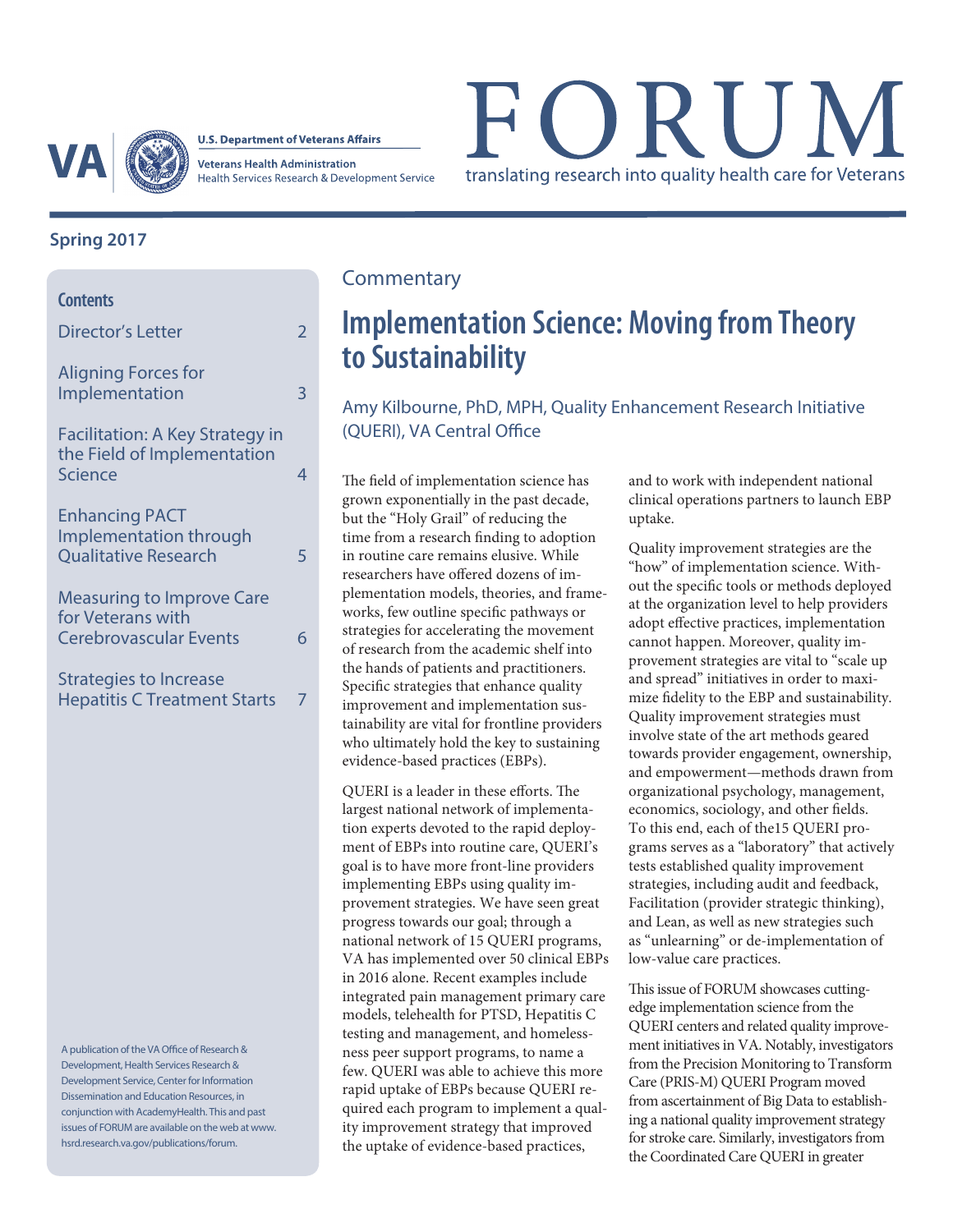



### **Director's Letter**

A key marker of a high-performing system is consistent and reliable performance. By this measure, both VA and the U.S. health care system have a long way to go. For a national system like VA, with 168 facilities and thousands of outpatient clinics, achieving more rapid spread of best practices and new innovations is a serious challenge. Despite data confirming that average VA performance is generally good relative to our peers, it isn't

consistently good everywhere in VA. In a time of increasing scrutiny of and skepticism about VA, it is critical that we improve our ability to scale improvements across the diverse VA health system.

VA has had some notable successes, in areas like colorectal cancer screening, prevention of hospital-acquired infections, and integration of primary care and mental health. In other cases, such as the recent implementation of primary care patient-aligned care teams (PACTs), uptake across the many facilities has been inconsistent, hampered by uneven commitment of local leadership and variable staffing. The result is that the driving aims of the PACT initiative, improving patient outcomes while reducing provider burnout, have not been fully realized. Underlying these examples is the inevitable tension over when to disseminate a single, national standard for practice and when to emphasize common goals but allow local facilities and clinicians flexibility regarding how to achieve them.

Fortunately, VA and VA researchers have been ahead of the curve in thinking about implementation as a discrete and specific process susceptible to scientific inquiry. The Quality Enhancement Research Initiative (QUERI) was established in the late 1990's to tackle implementation in a number of high-priority conditions, and VA researchers have been important contributors to the early field of implementation science. As outlined in the articles in this issue, such work has identified factors critical to implementing new practices and described measures to enhance spread.

The hard truth is that there is no single recipe for successful implementation. Plenty of work remains for researchers to do, including helping to determine when a practice is truly ready to be scaled up, how it may need to be adapted to different environments, and how most effectively to facilitate the uptake in new settings.

*David Atkins, MD, MPH Director, HSR&D*

Los Angeles applied evidence-based quality improvement strategies (EBQI) to facilitate adoption of patient-centered medical homes, resulting in a crucial leap forward in developing strategies that improved provider engagement by reducing burnout. The QUERI for Team-based Care demonstrated the effectiveness of front-line provider-centered quality improvement strategies, using both external facilitators and embedded internal facilitators

to enhance the uptake of primary care-mental health integration.

More recently, VA national leaders challenged QUERI to take the program to the next level—by working to develop a cadre of tested quality improvement strategies that can be used to scale up and spread the highest priority initiatives. In doing so, QUERI must pay careful attention to input and involvement from multiple stakeholders, especially from front-line providers. While quality improvement strategies such as Facilitation involve front-line providers at the beginning, in most cases, the evidencebased practice is still implemented from the top down, highlighting the need to include stakeholders from all levels in the process.

This year, QUERI funded a national evaluation of the Diffusion of Excellence initiative that seeks to garner ideas of best practices from the "bottom up" (beginning with frontline providers) and select the most promising ones via a "shark tank" format. This approach complements QUERI's focus by working with providers to realize the value of local experience, while at the same time applying implementation science to learn which quality improvement strategies are best for scaling up and spreading promising practices nationally. The Diffusion of Excellence platform will also provide opportunities to deploy quality improvement strategies from the ground up, determining which ones are most likely to lead to spread of effective practices across different settings.

Ultimately, front-line providers won't adopt an effective practice unless they find it of value to their day to day practice. The most promising quality improvement strategies are derived from underlying theory but also actively involve providers as key stakeholders from the beginning. For example, allowing front-line providers to adapt EBPs encourages ownership of the practice by the providers, a key motivator for successful longer-term adoption. Quality improvement strategies such as Replicating Effective Programs include steps that embrace adaptation but more work is needed to test their effectiveness in enhancing outcomes and sustainability. Finally, promoting positive deviance from the bottom-up is crucial because often the best ideas come from front-line providers.

What will it take to sustain the scale up and spread of evidence-based practices? Through QUERI and HSR&D, VA aims, with input from front-line providers and national leaders, to inform research and practice that will: 1) develop common national outcomes metrics to measure implementation effectiveness; 2) identify factors that drive variations in EBP uptake

*Continued on page 8*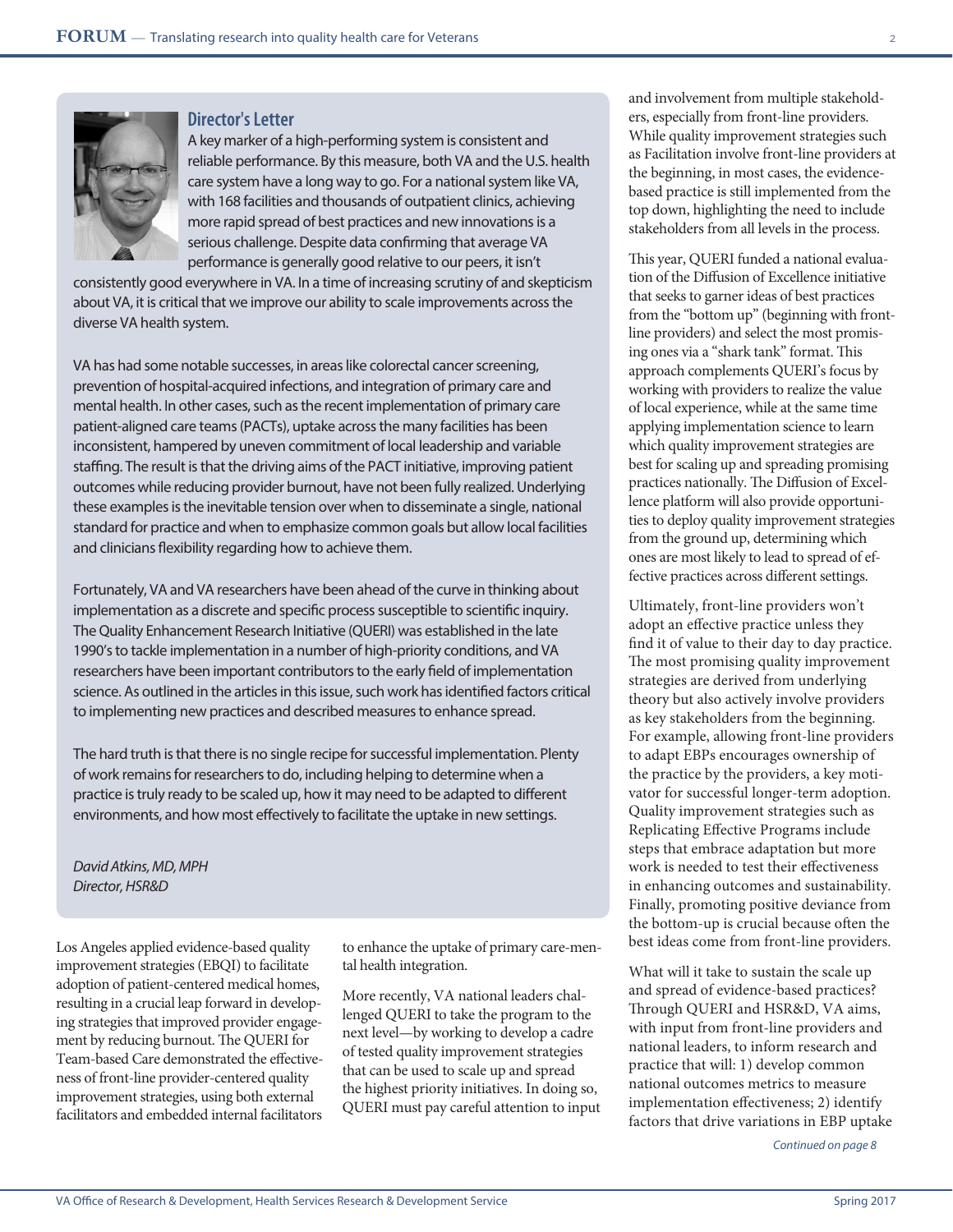## Response to Commentary **Aligning Forces for Implementation**

Laura Petersen, MD, MPH, HSR&D Center for Innovations in Quality, Effectiveness and Safety, Houston, Texas

Implementing evidence into care for patients and then sustaining that implementation is arguably our biggest challenge in health services research. Much of VA's implementation science has been led and conceptualized by VA HSR&D and QUERI investigators. Our embedded intramural research program ensures that we as researchers address topics that are of importance to the care of Veterans and to our VA health care delivery system. Our career development award program creates a human capital pipeline of talented scientists who develop their research agendas within the rich data environment and multiple delivery settings of the Veterans Health Administration (VHA). The graduates of these programs often are retained in VHA to provide mentorship to the next generation of researchers, and to provide research, educational, and clinical leadership to VHA.

#### **Health Care Delivery System Partnerships**

HSR&D explicitly recognizes and encourages partnership with the health care delivery system through its Center of Innovation (COIN) infrastructure program as well as funding mechanisms such as the Collaborative Research to Enhance and Advance Transformation and Excellence (CREATE) Initiative. The latter requires operational partners and researchers to interact throughout the research development and implementation process. Through the QUERI Evidence Synthesis Program, we ensure that our evidence reviews address important topics for our patients and our health care delivery system. The Evidence Synthesis Program also provides an opportunity to blend VA and non-VA research evidence, so that we can learn from other delivery settings, and vice versa. Implementation of this evidence into best VA clinical practice is in turn facilitated by the HSR&D QUERI program, which, as Dr. Kilbourne notes in her commentary article, is the largest network of implementation science experts in the United States.

VA, as the largest integrated health care delivery system in the nation with a global fixed budget, directly benefits from innovations in health care delivery that it can deploy directly into practice. So, an effective intervention developed by researchers that reduces infection rates in the intensive care unit, in addition to improving quality, also leads to shorter lengths of stay, and directly helps the financial bottom line of the health care delivery setting rather than an insurance company's profits. Furthermore, implementing preventive health interventions for Veterans, such as cardiac risk factor modification, allows VA to benefit from near-term investments that yield long-term benefits in morbidity and mortality, because our patients do not lose their VA "coverage." Our mission and expectations from Congress, Veteran advocacy groups, and the public provide additional pressures for VA to deliver access to high quality care. These pressures are unique to VA.

Research funding agencies such as the Agency for Healthcare Research and Quality and the National Institutes for Health do not have a health care delivery system, so while they produce state-of-the-art science, they have far fewer opportunities for implementation. The Centers for Medicare and Medicaid Services, while financing a large proportion of U.S. health care, does not have a formal embedded research program that it can deploy.

#### **Implementation of Research Into Practice**

Despite the alignment of incentives in VHA, implementation of best evidence into best practice is not as rapid or seamless as we would wish. Intriguing models of combining top-down leadership with bottom-up engagement of front-line staff are the next wave of experiments in speeding implementation of research into practice. Multiple Houston PACT CREATE projects are experimenting in this vein. In

one project (CRE 12-035: Identifying and delivering point-of-care information to improve care coordination), we brought to primary care the Productivity Measurement and Enhancement System (ProMES), an empirically effective, structured focus group methodology from the discipline of industrial/organizational psychology based on motivational theory. In this approach, an already existing work team systematically identifies organizational objectives and develops clear, accountable performance measures, which are prioritized and weighted by their contribution to overall quality.

The research method and collaborative partnership with VISN 12 leadership through the CREATE development process, guided by The Practical Robust Implementation and Sustainability Model (PRISM), facilitated strong engagement by front-line staff and local leadership.<sup>1,2</sup> We are evaluating applications of ProMES now at multiple facilities and CBOCs in two VISNs, and we have received positive feedback about sustaining the project after research funding ends at several sites, perhaps due to engagement of partners at multiple levels from front line to network. We will propose a formal assessment of the sustainability of this intervention as part of an implementation evaluation.

VHA is a leader in implementation science and continues to innovate with implementation methods; these innovations in turn benefit non-VA health care settings. This is one of the many ways VA is able to achieve the aims of a learning health care system.<sup>3</sup>

- 1. Feldstein, AC, Glasgow RE. "A Practical, Robust Implementation and Sustainability Model (PRISM) for Integrating Research Findings into Practice," *Joint Commission Journal on Quality and Patient Safety* 2008; 34(4): 228-43.
- 2. Hysong SJ, et al. "Study Protocol: Identifying and Delivering Point-of-care Information to Improve Care Coordination," *Implementation Science* 2015; 10:145.
- 3. IOM (Institute of Medicine). Best Care at Lower Cost: the Path to Continuously Learning Health Care in America. Washington, D.C.: The National Academies Press; 2013.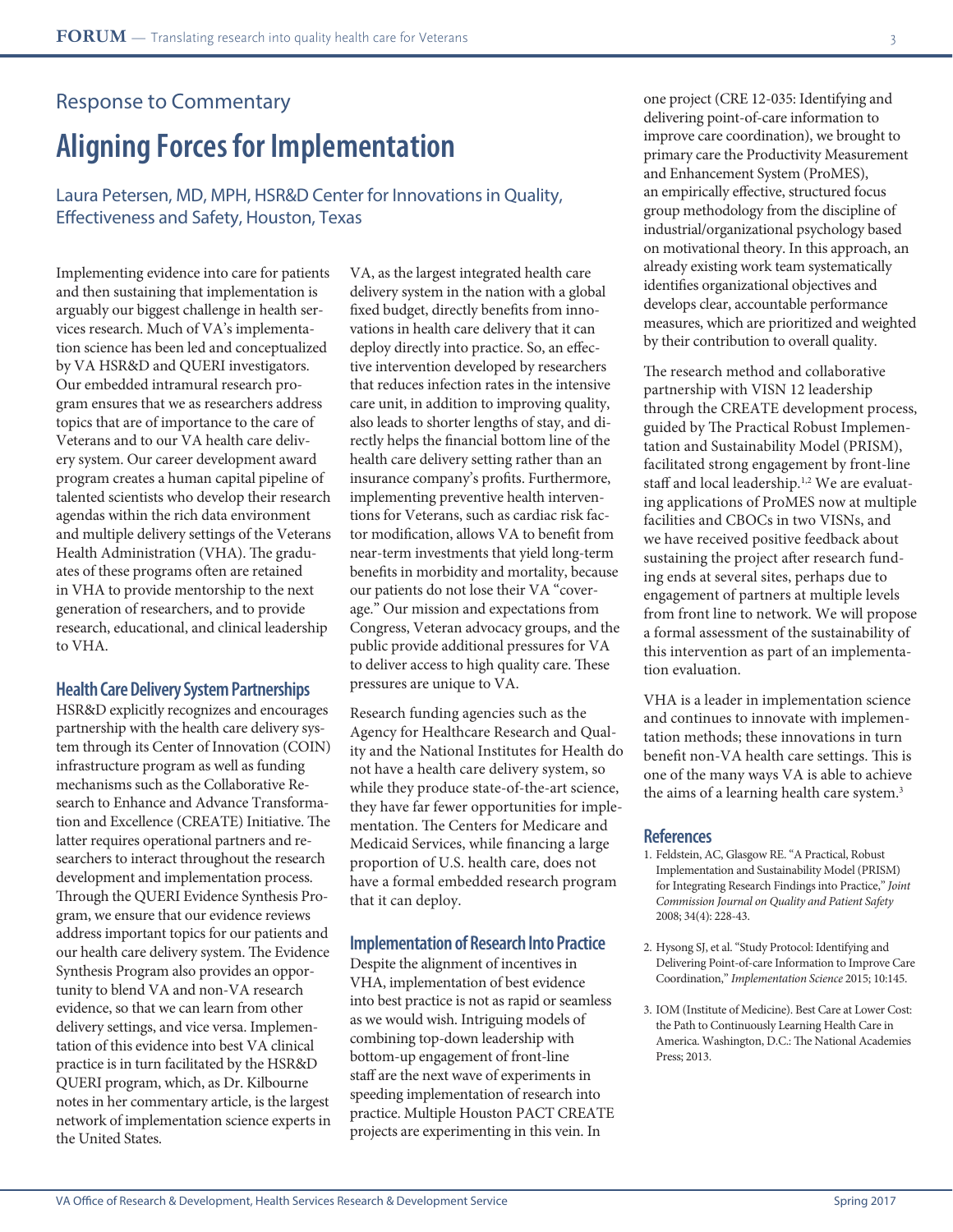## **Facilitation: A Key Strategy in the Field of Implementation Science**

Mona J. Ritchie, PhD, and JoAnn E. Kirchner, MD, both with HSR&D's Center for Mental Healthcare and Outcomes Research and QUERI for Team-Based Behavioral Health, North Little Rock, Arkansas

The Department of Veterans Affairs (VA) has been a forerunner in the development, promotion, and implementation of evidence-based practices (EBPs) through innovative research initiatives, guidelines, quality improvement efforts, and programs designed to advance implementation science. Effective implementation typically involves a focus on adopting multi-component clinical innovations or programs tailored to individual settings, application of diverse implementation strategies to support adoption, and involvement of multiple stakeholders.

#### **Supporting Clinical Innovation**

Implementation facilitation (IF) has been widely used in many health care organizations to support clinical innovation implementation. In its simplest form, IF is a process of interactive problem solving and support that occurs in the context of a recognized need for improvement and a supportive interpersonal relationship. However, IF can also be a complex, multi-faceted strategy that addresses implementation challenges by incorporating many implementation interventions, including identification of and engagement with key stakeholders, i.e., opinion leaders and clinical champions, at all organizational levels; problem identification and resolution; assistance with technical issues; development of information exchange networks; academic detailing; marketing; staff training; patient education; formative evaluation, audit and feedback; and fostering role modeling.

Although facilitation has been used in many disciplines, the tenets of IF in health care arose from the education and nursing disciplines and acknowledge the fact that, while research evidence that supports a given program or practice is important, clinical experience and professional knowledge

provide additional evidence that directly affects the adoption of a practice. For example, the experiences of a colleague who has successfully used the program or practice may be more important to a provider than a journal article. In addition, factors within the implementation setting or context influence practice adoption. Thus, the organizational structure, leadership support, prior experience in new practice implementation, and methods of communication directly influence implementation efforts. Finally, characteristics of the EBP or innovation being implemented influence uptake. Implementation facilitation provides a mechanism to address factors that may impede uptake of the innovation, whether they are associated with those receiving the innovation, the context within which the innovation is being implemented, or characteristics of the innovation.

#### **Helping Rather Than Telling**

Facilitation involves helping rather than telling. Establishing a partnership based on mutual respect with stakeholders in the implementation setting is critical to successful facilitation activities. It is not a process of providing resources and stepping back or simply telling someone what to do. Rather, facilitation requires the creation of a supportive environment within which knowledge can be exchanged, barriers to implementation identified, and processes to overcome those barriers developed, applied, and refined. Implementation facilitation also involves both doing and enabling. At times, facilitation involves doing something for the organization or its stakeholders. For example, facilitators may provide education or monitor uptake of the innovation through an audit of electronic clinical data and feeding this information back to clinical providers. At other times, they may help and enable clinical providers to provide education or feedback to others. Although facilitation of each implementation effort has its own purpose and goals, ultimately, the overall purpose of facilitation is to provide the help and support needed to improve clinical care and patient outcomes.

Implementation facilitation has been successfully applied in several national initiatives. Kirchner, et al. tested the effectiveness of an IF strategy to implement Primary Care—Mental Health Integration (PC-MHI) at eight VA sites—both rural Community Based Outpatient Clinics and VA Medical Centers—identified by network leadership as being unable to implement the program without assistance. The IF strategy included an external facilitator and a network-level internal facilitator. This strategy was effective compared to support provided in the national rollout of PC-MHI and was later adopted by the VA Office of Mental Health Operations to support the implementation of PC-MHI as well as evidence-based psychotherapies.<sup>1,2</sup> Kilbourne, et al, applied a much less intensive model of virtual external facilitation to re-engage Veterans with severe mental illness that had been lost to VA care, which also showed increased effectiveness compared to standard national rollout support.<sup>3</sup> Thus, IF intensity and "dose" may vary based on the clinical innovation, innovation users, and the local context.

As noted by others, the rollout of clinical initiatives applying IF must include sufficient resources to support this strategy. Thus, it is critical that researchers document resources used in IF trials so that VA leadership can make informed decisions when designing clinical innovation implementation.

- 1. Kirchner JE et al. "Outcomes of a Partnered Facilitation Strategy to Implement Primary Care-Mental Health," *Journal of General Internal Medicine* 2014; 29 Suppl 4:904-12.
- 2. Ritchie MJ et al. "Responding to Needs of Clinical Operations Partners: Transferring Implementation Facilitation Knowledge and Skills," *Psychiatric Serv*ices 2014; 65(2):141-3.
- 3. Kilbourne A et al. "Enhancing Outreach for Persons with Serious Mental Illness: 12-Month Results from a Cluster Randomized Trial of an Adaptive Implementation Strategy," *Implementation Science* 2014; 9:163.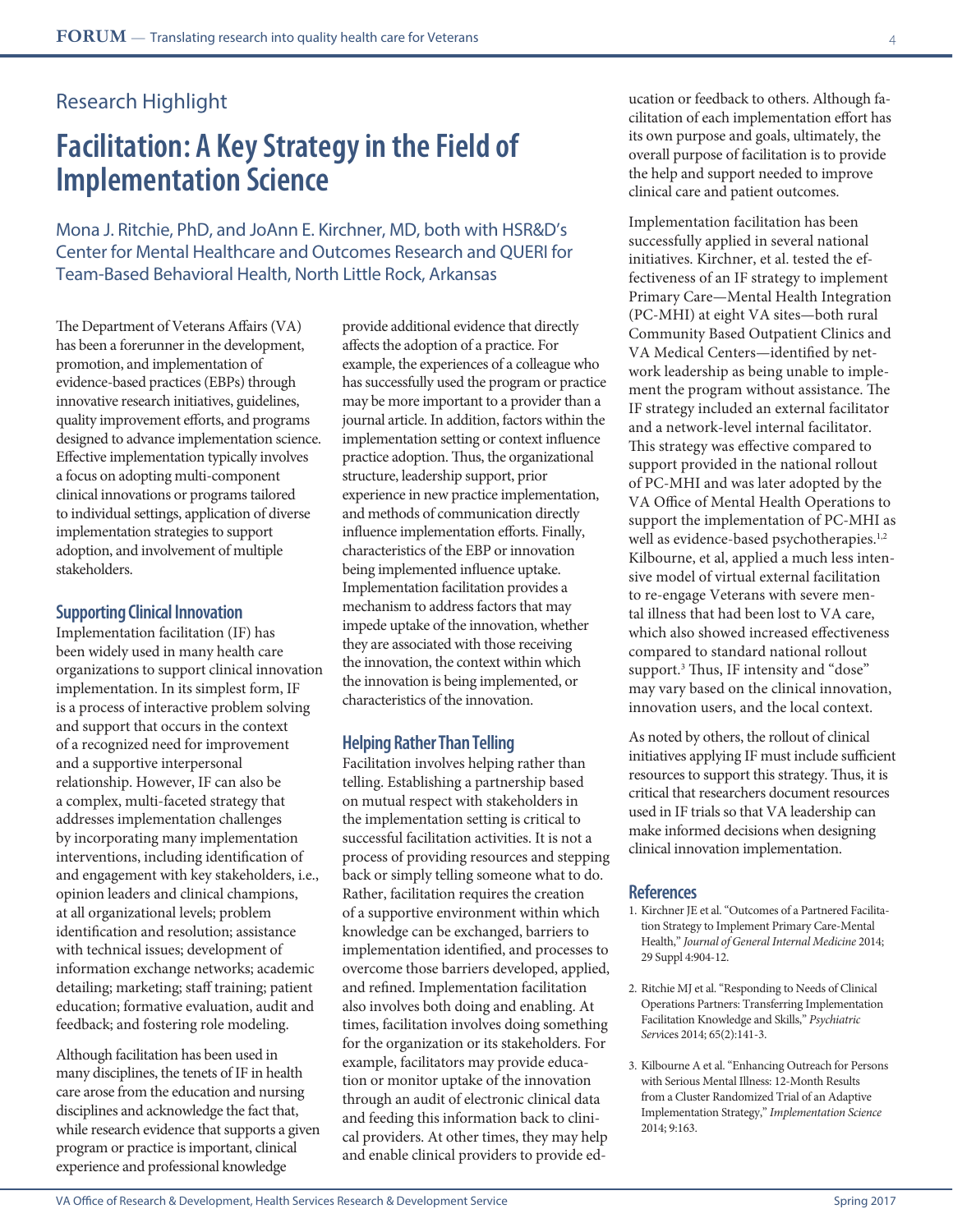## **Enhancing PACT Implementation through Qualitative Research**

Michelle Lampman, PhD, Samantha L. Solimeo, PhD, and Greg L. Stewart, PhD, all with VISN 23 PACT Demonstration Laboratory, and HSR&D's Center for Comprehensive Access and Delivery Research and Evaluation, Iowa City, Iowa; and Susan Stockdale, PhD, HSR&D Center for the Study of Healthcare Innovation, Implementation, and Policy, Los Angeles, California

Since 2010, VHA has been implementing the Patient Aligned Care Teams (PACT) model as the standard of care for delivering primary care services. Implementation of the underlying patient-centered medical home model requires fundamental change in the organization of care, with the primary work unit moving from individual providers to interdisciplinary teams. During this transition we have worked as part of the PACT Demonstration Laboratory Initiative to conduct a multi-faceted, mixed-methods formative evaluation of implementation. Our underlying objective, as with any project applying implementation science, has been to inform successful and sustainable adoption of evidence-based practice into everyday care delivery.

### **Qualitative Data Contributions: Three Examples**

Although an important part of our effort has been the collection and analysis of quantitative data, we have also relied heavily on qualitative research to help us better understand the contextual factors contributing to both barriers and facilitators of implementation. Interviews, participant observations and open-ended responses to surveys have helped us learn directly from front-line personnel involved with the transformation of primary care delivery. These data have not only helped us better understand the implementation process but have provided our operation partners with ongoing insight regarding approaches for improving facilitation. We illustrate the unique contributions of qualitative data by highlighting three specific examples where qualitative analysis has helped inform and guide PACT implementation.

Our first example represents a collaborative effort where investigators from the VISN 4 and VISN 23 PACT Demonstration Laboratories undertook a joint analysis of qualitative data collected through semistructured interviews with early PACT adopters. We examined findings from separate evaluation efforts and identified common, recurrent implementation issues, despite one lab's metropolitan setting (VISN 4) and the other's rural setting (VISN 23). Combining information collected through independent evaluations enabled us to develop a theoretical framework with which to understand team-, clinic-, and health care system-level factors contributing to implementation success. The resulting framework delineates the interconnected importance of such elements as: team-driven role negotiation; psychological safety; teamdirected clinic grids; co-location of PACT members; and coordinated priority setting by health care system leadership, among others.<sup>1</sup>

A second example comes from the VISN 22 PACT Demonstration Laboratory where investigators used multiple waves of qualitative interviews with VISN and health care system leadership and PACT teamlet members to identify best practices and challenges for PACT implementation. Although team-based care was perceived initially by many as having a positive impact on patients, early implementation challenges reported by leaders and teamlet members included lack of crossdisciplinary role agreement, chronic understaffing, lack of training in teambased care, and inadequate implementation of PACT features, such as teamlet huddles. We used information such as this to identify best practices and develop an

evidence-based quality improvement approach to PACT implementation (EBQI-PACT), which has been associated with accelerated achievement of PACT goals, including lower provider burnout, lower use of face-to-face visits and higher non-face-to-face care.2

A third example comes from multiple national surveys that have been conducted to assess the adoption of PACT practices. The VISN 23 PACT Demonstration Laboratory is currently conducting thematic analysis of over 3,000 open-ended responses collected as part of a 2016 national survey. We have identified several key areas of concern among primary care personnel working to implement PACT, the most prominent being: challenges caused by understaffing and lack of role coverage; feelings of stress and overload; and a need for additional support from facility and service line leadership. This work complements an earlier analysis conducted by the national PACT Demonstration Lab Initiative evaluation team using national survey data collected in 2012.<sup>3</sup>

#### **Insights into Implementation**

These three examples highlight how the Offices of Primary Care Services and Primary Care Operations' foresight to fund the PACT Demonstration Laboratory Initiative has been beneficial for facilitating the complex implementation of PACT. As with all change initiatives of such magnitude, implementation has moved forward in a somewhat protracted fashion, with certain facilities and individuals making more rapid progress than others. In this setting, qualitative research methods have been particularly useful for identifying specific implementation barriers and facilitators. Qualitative techniques have also provided a conduit for front-line staff to share their experiences with leadership and have helped build partnerships with operational leaders. Our formative approach to evaluation has provided insight into implementation as it occurs. We have routinely shared our ongoing discoveries with leaders at multiple levels, who have used the insights generated to shape subsequent PACT rollout efforts. The ongoing dialogue has directly informed

*Continued on page 8*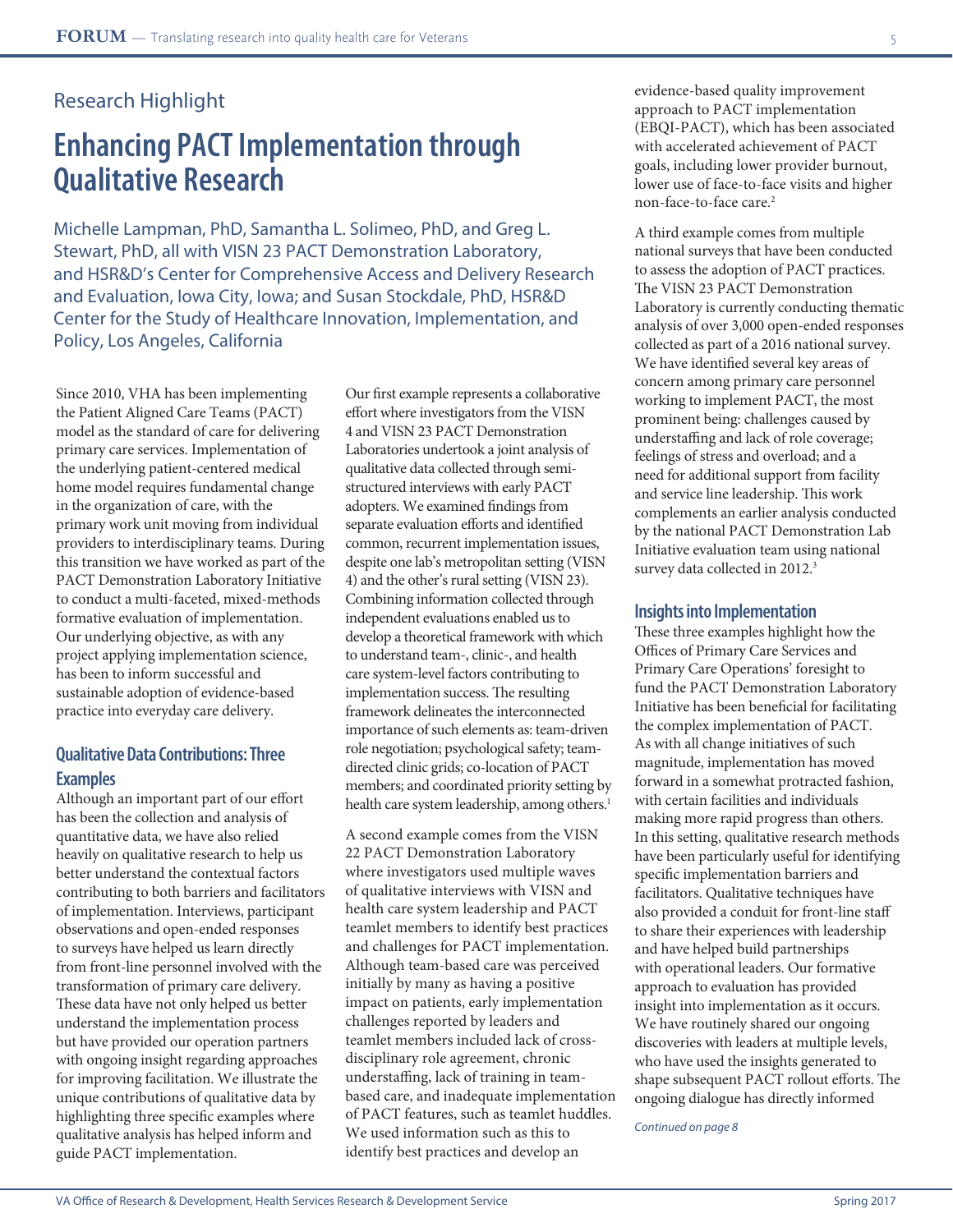## **Measuring to Improve Care for Veterans with Cerebrovascular Events**

Dawn M. Bravata, MD, HSR&D Center for Health Information and Communication, Indianapolis, Indiana

The story of ongoing improvement of acute ischemic stroke care for Veterans over the last decade is one where many projects and strategic partnerships come together to play pivotal roles. These pieces include VHA performance measurement, electronic health record data, chart review projects, national quality reports, a Veterans Affairs Central Office (VACO) directive, funded HSR&D and QUERI projects, and strategic partnerships between HSR&D, QUERI, and VHA operations.

#### **VHA Stroke Performance**

In 2009, the Stroke QUERI, in partnership with what was then the national VA Office of Quality and Performance, led the first facilitylevel assessment of VHA stroke care quality.<sup>1</sup> Using administrative data and detailed chart review for patients with ischemic stroke in fiscal year 2007, this large-scale, labor-intensive project assessed inpatient stroke care quality as well as stroke risk factor management in the pre- and post-stroke periods at over 150 VA Medical Centers (VAMCs). This QUERI project led to the first understanding of VHA stroke performance across the system, and found that performance varied considerably across quality measures and across VAMCs, with some of the biggest improvement opportunities in the earliest phases of acute care.<sup>2</sup> These results were distributed widely to all VHA facilities, Veterans Integrated Service Networks (VISNs), and Central Office leadership. A stroke quality improvement toolkit and a national VA Stroke Quality Improvement Network (SQUINT) were also launched in support of this initiative.

This new knowledge about VHA stroke performance across the system directly informed the work of the VA Stroke Task Force, a strategic partnership with the national VHA offices of Emergency Medicine and Neurology and other national VHA stakeholders, whose work culminated

in the development of the VHA National Acute Ischemic Stroke Directive. Released in late 2011, the directive required every VHA medical center to formally selfdesignate at one of three levels of acute stroke care (Primary Stroke Center, Limited Hours, or Supporting Stroke Facility) and to self-report quarterly via the VA Inpatient Evaluation Center on a core set of facilitylevel stroke quality performance measures. From 2012 to the present, these reports along with other sources of data, including national measurement of facility-level inpatient stroke care performance via chart review by the VHA External Peer Review Program—have shown steady improvement across VHA in acute stroke care.

In the timespan of only a few years, VHA moved from a system where acute stroke performance was largely unknown to one where facility-level stroke care is now formally organized, measured, and reported—and on an upward trajectory of improvement.

#### **VHA TIA Care**

Following the example set with acute stroke care, transient ischemic attack (TIA) represents another clinical area within VHA where timely, high-quality care could directly benefit thousands of Veterans annually. Several non-VHA studies have demonstrated that timely management of vascular risk factors reduces the relative risk of vascular events by a clinically dramatic 70 percent. A QUERI-funded servicedirected project conducted the first national benchmarking evaluation of TIA care across the VHA system nationwide. Electronic quality measures (eQMs) were validated against chart review and used to evaluate TIA care quality across a comprehensive set of processes and outcomes that spanned the care continuum from acute, emergency department care through the inpatient period to the outpatient, primary care

setting. Performance varied substantially across elements of care with lowest performance for polysomnography (<5 percent of eligible patients) and highest performance for international normalized ratio (INR) measurement for atrial fibrillation patients receiving anticoagulation (>96 percent of eligible patients).

In an effort to understand how TIA care is being delivered across the VHA system, this study also conducted 72 in-person interviews with multidisciplinary clinical and administrative staff at 14 VAMCs across the country. These interviews revealed that TIA care quality was largely invisible to practitioners because of a lack of access to performance data, with respondents universally welcoming quality performance data about TIA care.

In response to these findings, the PRIS-M QUERI launched the "Protocol-guided Rapid Evaluation of Veterans Experiencing New Transient Neurological Symptoms" (PREVENT) project. PREVENT makes it possible for the first time for participating VAMCs to examine their own facilitylevel TIA quality performance data; offers resources and facilitation to help local VA staff reflect upon and evaluate those data; supports local teams in quality improvement planning and goalsetting; and builds a system-wide quality improvement system for TIA care where staff at one VAMC can connect with and learn from the experience, knowledge, and efforts of VA staff at other VAMCs. As before with acute stroke, this systemic TIA initiative aims to contribute another chapter to a larger story of HSR&D, QUERI, VHA operations, VERC, and VA clinicians around the country working together to measure, organize, and improve care for Veterans.

- 1. Bravata DM, et al. *The Quality of VA Inpatient Ischemic Stroke Care, FY2007: Final National and Medical Center Results, VHA Office of Quality and Performance (OQP) Special Study.* VHA Office of Quality and Performance and the VA Health Services Research and Development (HSR&D) Quality Enhancement Research Initiative (QUERI); 2009.
- 2. Arling G, et al. "Estimating and Reporting on the Quality of Inpatient Stroke Care by Veterans Health Administration Medical Centers," *Circulation: Cardiovascular Quality and Outcomes* 2012; 5:44-51.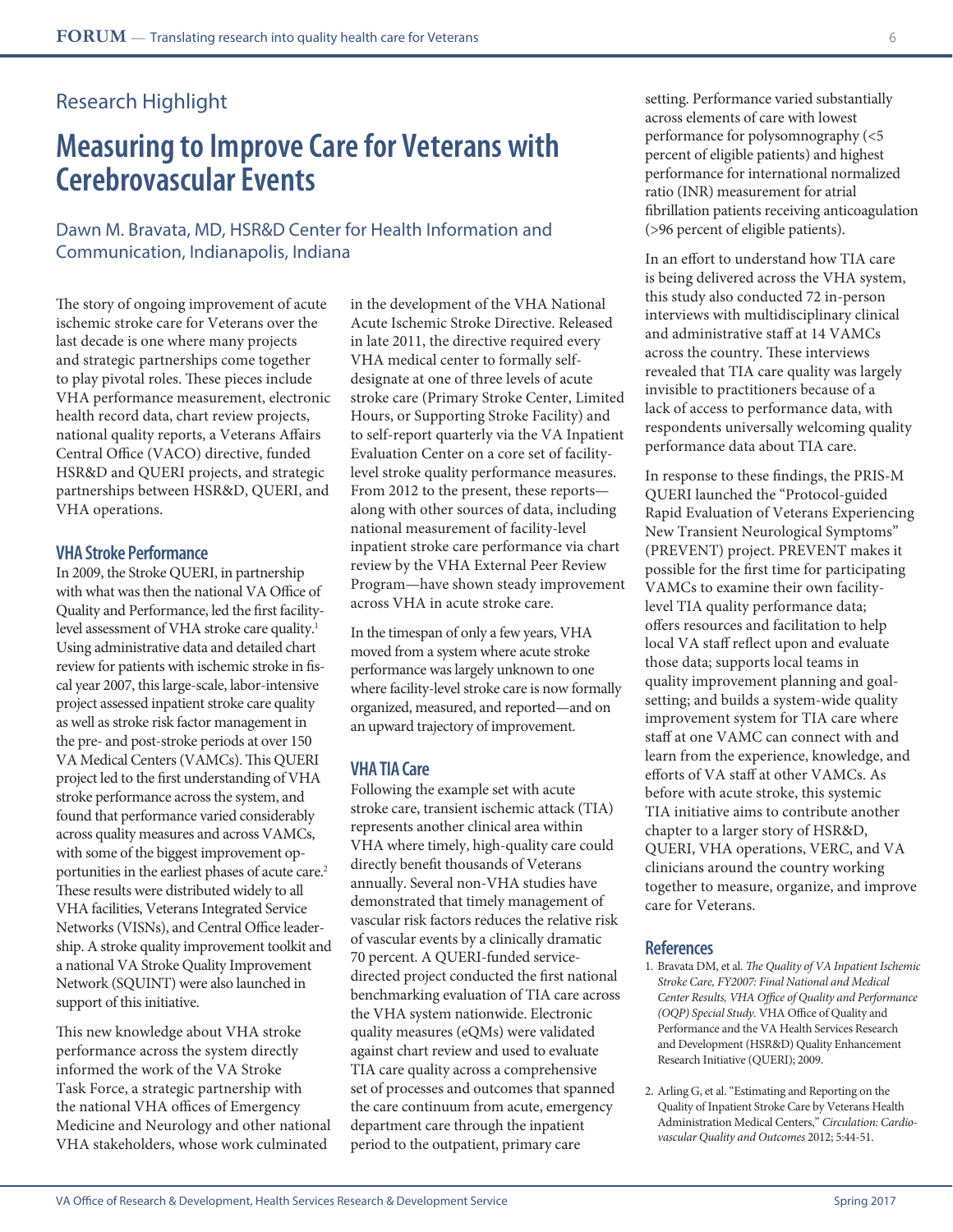## **Strategies to Increase Hepatitis C Treatment Starts**

Rachel Gonzalez, MPH, National Hepatitis C Resource Center, VA Long Beach Healthcare System, Long Beach, California; Angela Park, PharmD, CACP, New England Veterans Engineering Resource Center, VA Boston Healthcare System, Boston, Massachusetts; Vera Yakovchenko, MPH, HSR&D Center for Healthcare Organization and Implementation Research, Edith Nourse Rogers Memorial VA Hospital, Bedford, Massachusetts; and Shari Rogal, MD, MPH, HSR&D Center for Health Equity Research and Promotion, VA Pittsburgh Healthcare System, Pittsburgh, Pennsylvania

Hepatitis C virus (HCV) infection is a leading cause of cirrhosis and liver cancer in both the U.S and Veterans Health Administration (VHA). A new generation of treatment regimens (Direct Acting Agents) has increased rates of sustained viral response (SVR) with fewer side effects than previous treatments.<sup>1</sup> Approximately 9 out of 10 patients who complete treatment achieve SVR12, indicating that the virus is no longer detectable 12 weeks after treatment completion.2 With previous regimens, only 5 or 6 out of 10 patients achieved SVR, with much longer treatment durations and more frequent side effects such as extreme fatigue, depression, skin rash, and anemia. This efficacy increased demand, without a corresponding increase in clinic resources. To address this imbalance, the Hepatitis C Innovation Team (HIT) Collaborative committed to timely identification and treatment of patients with HCV, and reorganization of care in the most patient-centered manner.

In 2014, VA's HIV, Hepatitis and Related Conditions program (formerly the HIV, Hepatitis, and Public Health Pathogens Program), chartered the HIT Collaborative to improve access and quality of care for approximately 200,000 Veterans affected by HCV. The National Hepatitis C Resource Center partnered with the New England Veterans Engineering Resource Center to launch the HIT Collaborative and provide a clinically focused Lean foundation to Veterans Integrated Service Network (VISN)-based HITs. These multi-disciplinary teams apply Lean process improvement principles to identify barriers, implement strategies to address them, and improve health care delivery from testing through treatment.

All teams receive centralized Lean training, data, coaching, and financial support from the HIT Collaborative. In the first year of the program, each of the twenty VISN HITs identified three priority issues in care delivery and designed corresponding interventions. HITs then selected and implemented strategies best suited to address local needs. The HIT Collaborative reviewed clinical quality measures and defined system-wide metrics to track changes in outcomes. While HITs identified opportunities for improvement across the care cascade (from screening to linkage to care, treatment and testing for SVR), HITs singled out the treatment initiation step as an area of critical importance. With growing treatment demand, most sites identified increasing treatment capacity and treatment starts as a top priority. Since the launch of the HIT Collaborative over 80,000 Veterans have initiated HCV treatment.

The HIT Collaborative Evaluation Team applied implementation science methodologies to evaluate the impact of a multitude of strategies employed by the HITs. The Expert Recommendations for Implementing Change (ERIC) provided a structured approach to identify and assess the use of discrete implementation strategies to increase HCV treatment initiation.3 ERIC enumerates 73 implementation strategies in nine clusters: changing infrastructure, utilizing financial strategies, supporting clinicians, providing interactive assistance, training and educating stakeholders, adapting to the context, developing

stakeholder interrelationships, using evaluative and iterative strategies, and engaging consumers (patients). The evaluation team's VA medical center survey identified which of the 73 implementation strategies were used at each site.

The evaluation team found that the number of strategies used by a medical center was positively correlated with treatment starts. Of the 73 strategies, 28 were associated with treatment starts. The most frequent strategies implemented included using data warehousing techniques (e.g., using a population health management tool), and intervening with patients to promote uptake and adherence to HCV treatment.

Data from a prior survey of medical centers about the number and types of providers on the HCV care team also provided insight. The number of providers was neither significantly associated with number of patients treated nor the number of strategies used. This finding underscored a core element of the HIT Collaborative coaching, which emphasizes improving the processes of care, despite the size or composition of the HCV care team.

By using a Lean and team approach to identify barriers and design tailored solutions with the Veteran in mind, any care team, large or small, can work towards improving health care delivery and patient experiences. The results drawn from this evaluation support HITs to continue exploring which strategies lead to increased treatment. This information is invaluable to the work of the HIT Collaborative and helps drive the work of continuous improvement in health care delivery.

- 1. Naghavi M WH, et al. "Global, Regional, and National Age-Sex Specific All-Cause and Cause-Specific Mortality for 240 Causes of Death, 1990- 2013: A Systematic Analysis for the Global Burden of Disease Study 2013," *Lancet* 2015; 385:117-71.
- 2. Backus LI, et al. "Real-world Effectiveness and Predictors of Sustained Virological Response with All-oral Therapy in 21,242 Hepatitis C Genotype-1 Patients," *Antiviral Therapy* December 2016 [Epub ahead of print].
- 3. Powell BJ, et al. "A Refined Compilation of Implementation Strategies: Results from the Expert Recommendations for Implementing Change (ERIC) Project" *Implementation Science* 2015; 10(1):1.